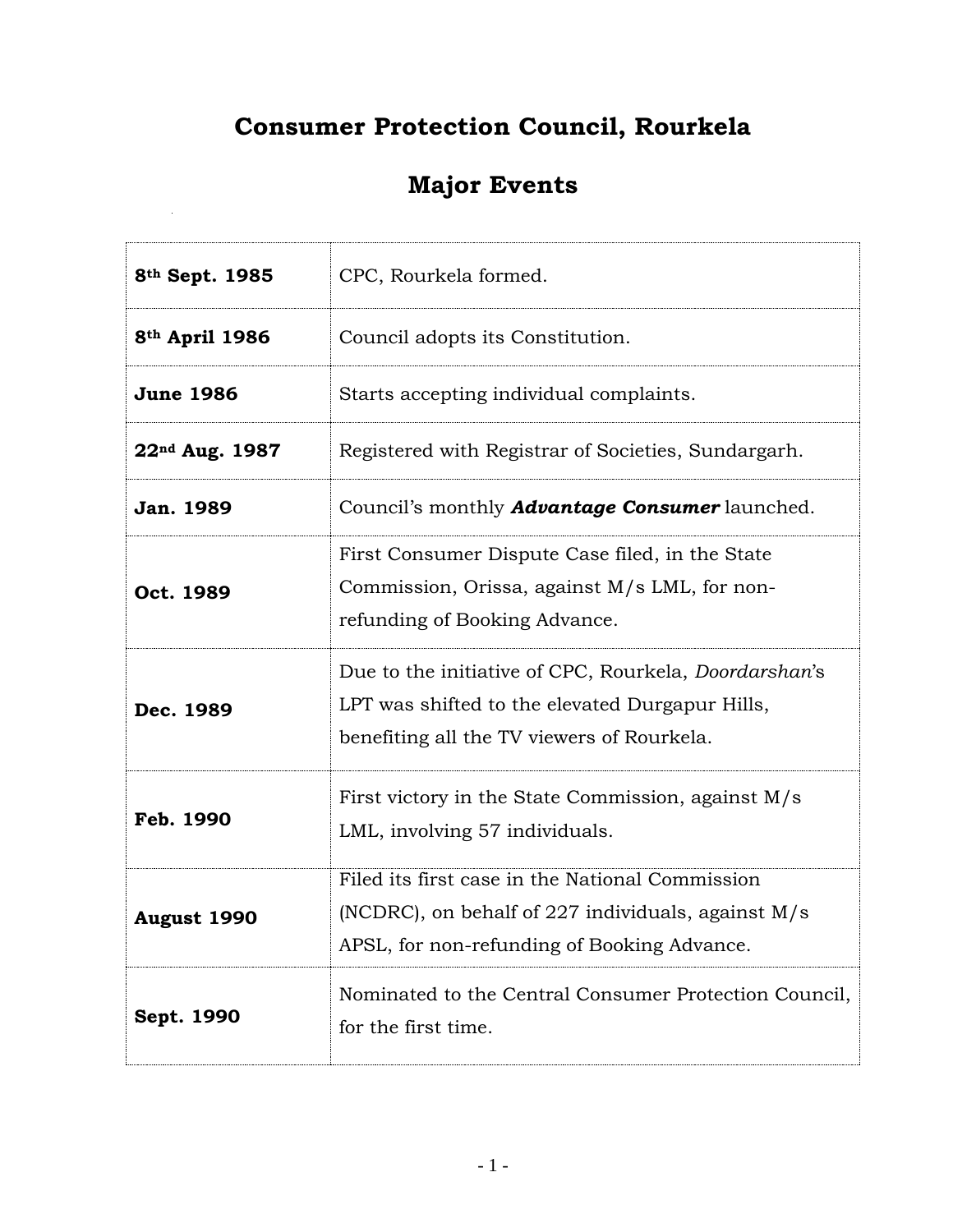| <b>April 1991</b>           | Registered under IT Act, enabling donors to avail relief<br>under Sec. 80G of the Income Tax Act.                                    |
|-----------------------------|--------------------------------------------------------------------------------------------------------------------------------------|
| <b>April 1992</b>           | Puts up the first hoarding $(5 \text{ mts. x } 3 \text{ mts.})$ for<br>Consumer Awareness, at Ambagan, in front of Bhanja<br>Bhavan. |
| November 1993               | Consumer Protection Week observed.                                                                                                   |
| <b>March 1994</b>           | Independent District Forum for Rourkela established,<br>at the initiative of CPC, Rourkela                                           |
| Sept. 1994                  | Eastern Regional Training Programme for Training the<br>Trainers organised, at Rourkela.                                             |
| 31 <sup>st</sup> March 1995 | Awarded the <b>Chetana Samman</b> ', for being the Best<br>Consumer Organisation, by Govt. of Orissa.                                |
| August 1995                 | Started publishing <b>Advantage Consumer</b> through its<br>Desk Top System.                                                         |
| <b>May 1996</b>             | Organised a seminar on 'Challenges before the<br>Consumer Movement'.                                                                 |
| <b>Jan. 1997</b>            | Council's Secretary nominated to the Commission<br>Advisory Committee of the OERC, for the first time.                               |
| <b>June 1998</b>            | Nominated for the first time to the DRUCC of<br>Chakradharpur Division of S.E. Railway.                                              |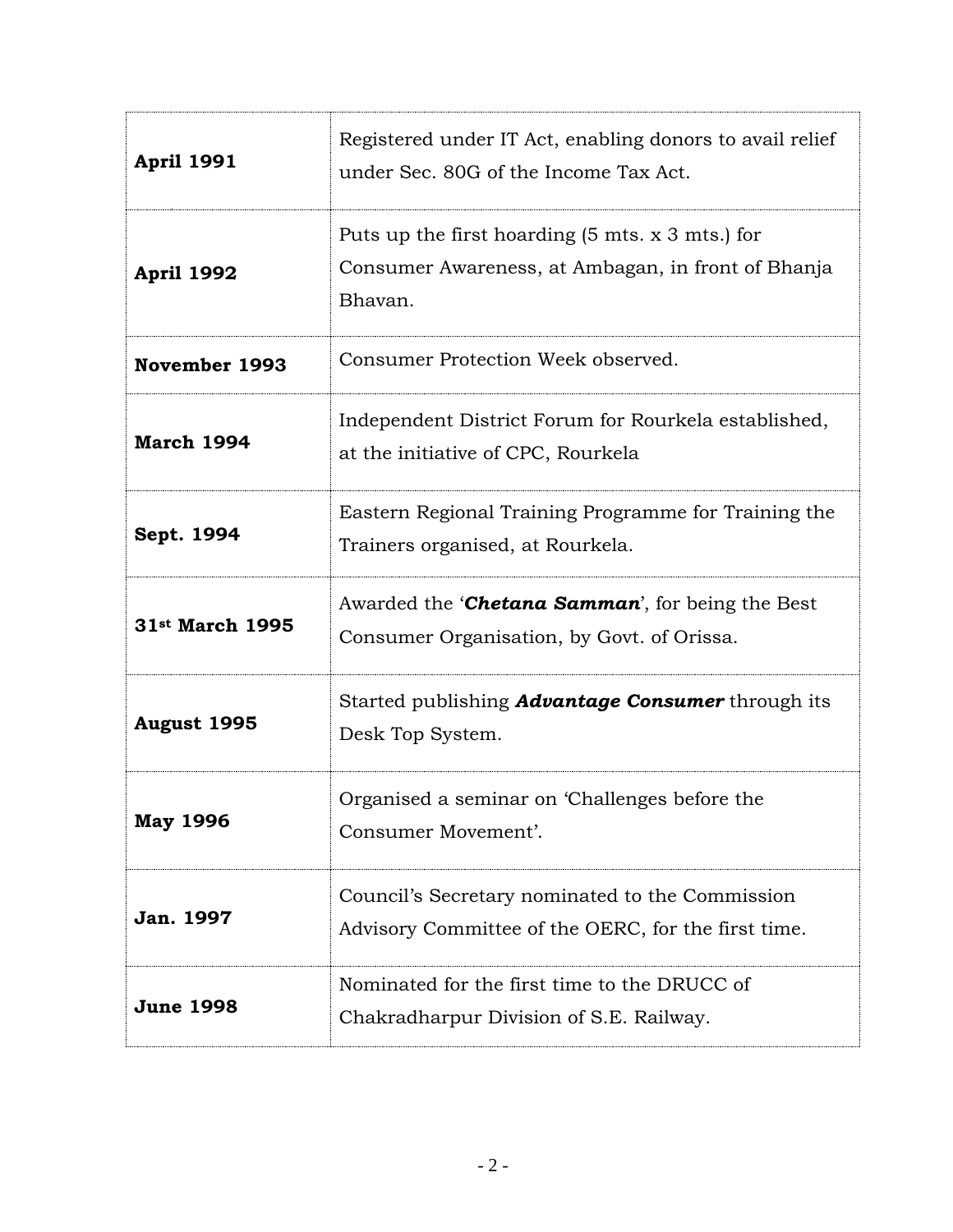| <b>Nov. 1998</b>  | Starts implementation of Citizens' Charter in United<br>Bank of India (UBI), Sector-19, Rourkela, in<br>collaboration with CCC.                                                    |
|-------------------|------------------------------------------------------------------------------------------------------------------------------------------------------------------------------------|
| <b>March 1999</b> | Nominated to the Standing Committee to Review<br>Packaged Commodities Rules, of Govt. of India.                                                                                    |
| 26th Feb. 2000    | Consumer Information Centre (CIC) inaugurated.                                                                                                                                     |
| 23rd April 2000   | www.advantageconsumer.com launched.                                                                                                                                                |
| <b>May 2000</b>   | The Council's Secretary starts answering the queries of<br>consumers from across the country, received through<br>the internet.                                                    |
| <b>June 2000</b>  | Under-weighment of 'Indane' LPG refills detected,<br>through a random Survey conducted in the Steel<br>township.                                                                   |
| Jan. 2001         | The Council's Secretary participates for the first time in<br>the pre-budget consultations of the Union Finance<br>Minister.                                                       |
| <b>July 2001</b>  | Case filed in NCDRC against M/s IOC, for supplying<br>under-weighed 'Indane' refills, with a quantified loss of<br>Rs. 750 crores per year to the consumers across the<br>country. |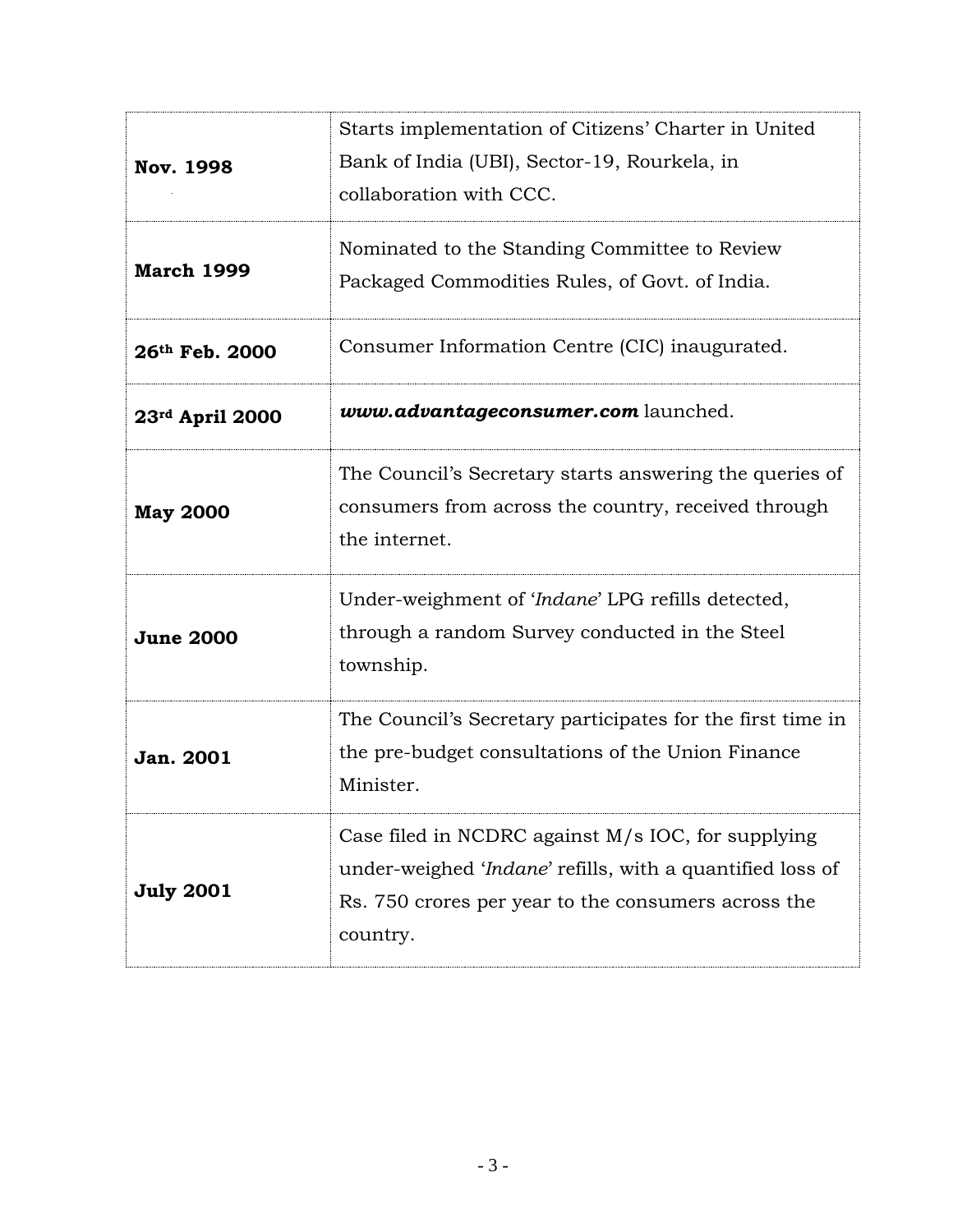| <b>July 2003</b>   | Professors of IIT, Kharagpur, submit a report to the<br>NCDRC fully supporting the allegations of CPC,<br>Rourkela, in respect of shortcomings of the LPG<br>Bottling Plant.                                                                                                                                    |
|--------------------|-----------------------------------------------------------------------------------------------------------------------------------------------------------------------------------------------------------------------------------------------------------------------------------------------------------------|
| Aug. 2003          | Secretary, CPC, Rourkela meets the Chief Minister of<br>Odisha, to solicit his support for the consumer<br>movement, in the state.                                                                                                                                                                              |
| <b>Nov. 2003</b>   | Organised the first Campaign on Food Quality<br>Awareness, for School and College students.                                                                                                                                                                                                                     |
| Feb. 2005          | Committee set-up by the Department of Consumer<br>Affairs, Govt. of India, submit a Report concluding the<br>manual tare neutralization as the root cause of the<br>problem and suggesting modernisation of all the LPG<br>Bottling Plants. – A Prayer made by the Council before<br>the NCDRC, in 2001 itself. |
| Oct. 2005          | NCDRC, in its interim Order, directs IOC to adopt pre-<br>delivery checking of LPG refills, at the doorstep of the<br>consumer, as prayed by CPC, Rourkela, in 2001.                                                                                                                                            |
| August 2007        | NCDRC passes its final order in the LPG under-<br>weighment case; agrees with the allegations of CPC,<br>Rourkela, but does not provide adequate relief.                                                                                                                                                        |
| Sept. 2007         | Review of the <i>Indane</i> LPG Case order filed in the<br>NCDRC.                                                                                                                                                                                                                                               |
| <b>August 2010</b> | NCDRC, after several sittings, declines to Review the<br>Order on technical grounds.                                                                                                                                                                                                                            |